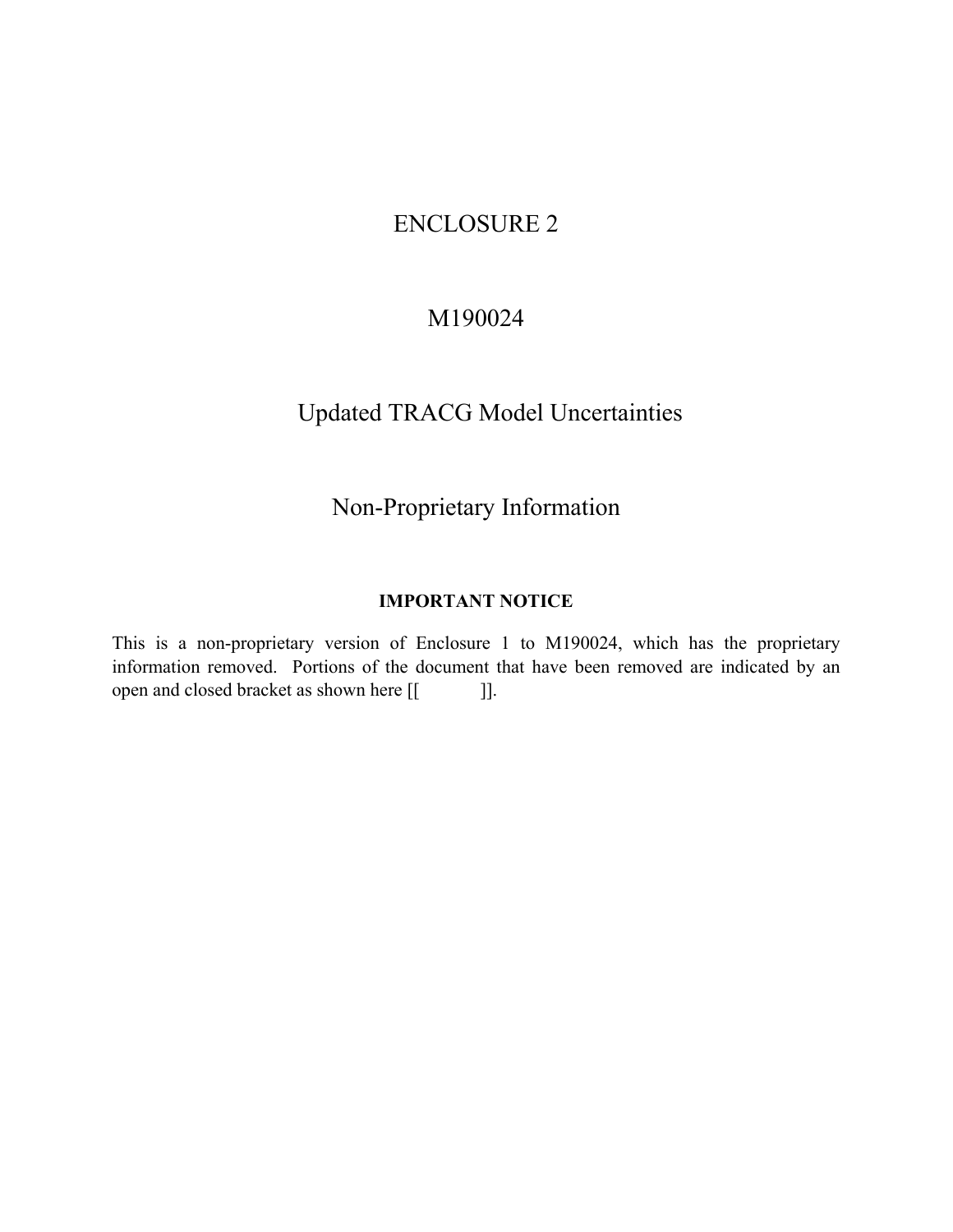### **Updates to TRACG Model Uncertainties for BWR/2-6 AOO Applications**

#### **Background**

The Nuclear Regulatory Commission (NRC) approved the TRACG application of anticipated operational occurrence (AOO) transient analyses (Reference 1) and the use of TRACG04/PANAC11 code versions for these applications (Reference 2). This TRACG methodology requires the application of model uncertainties in the determination of overall uncertainties of key output parameters (i.e.,  $\triangle$ CPR/ICPR). In the reassessment of these model uncertainties, some improvements were made. In compliance with Limitation and Condition 17 of the final safety evaluation report for NEDE-32906P, Supplement 3 (Reference 2), these improved model uncertainties are being submitted to the NRC.

Limitation and Condition 17 states:

*New data may become available with which the specific model uncertainties described may be reassessed. If the reassessment results in a need to change a specific model uncertainty, the specific model uncertainty may be revised for AOO licensing calculations without NRC staff review and approval as long as the process for determining the uncertainty is unchanged and the change is transmitted to the NRC staff for information. (Section 3.19.2)* 

*The nuclear uncertainties (void coefficient, Doppler coefficient, and SCRAM coefficient) are expected to be revised, as would be the case for the introduction of a new fuel design. These uncertainties may be revised without review and approval as long as the process for determining the uncertainty is unchanged from the method approved in this SE. In all cases, changes made to model uncertainties done without review and approval will be transmitted to the NRC staff for information. (Sections 3.19.2 and 3.20.2)* 

#### **Model Uncertainty Changes**

Since the completion of the licensing topical report (LTR) for the TRACG application for AOOs (Reference 1), LTRs have been produced for additional TRACG applications. In developing these LTRs, some of the biases and uncertainties for phenomena that are applicable to AOOs have been improved. The following lists the phenomena and the improvements made:

• C1CX - Scram Reactivity - [[

This value was updated based on new data and based only on the uncertainty in scram reactivity. The scram speed uncertainty is implemented separately.

 $\prod$ 

• C2AX - Interfacial Shear/Void Fraction - [[